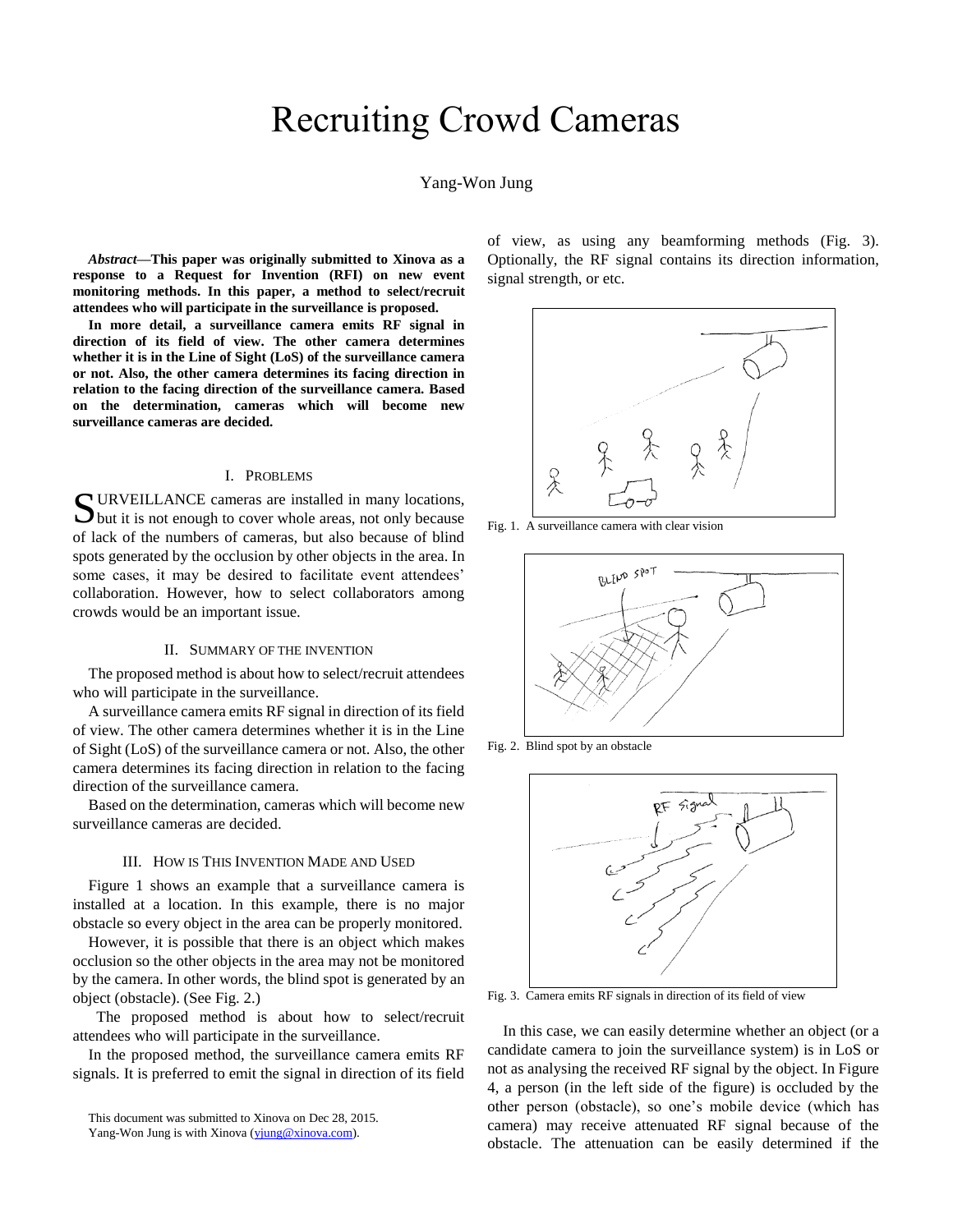receiver knows the transmission strength. The transmission strength can be previously decided, or be included in the RF signal, and etc. Or, we can use any kind of LoS detection methods.

Let's call those cameras which are determined as not in LoS, or in NLoS (Non Line of sight), as cameras in blind spot.



Fig. 4. Object is occluded by the other object / camera faces same direction with existing camera

For the cameras in blind spot, determine the facing direction of those. It can be done simply by analysing the orientation of the devices based on 6-axis sensors, and etc.

Also, the facing direction of the surveillance camera is determined. It can be done by analysing the beam pattern, or alternatively, from the RF signal if it contains the direction information.

Then, compare the direction of the cameras in blind spot with the direction of the surveillance camera. If the directions are aligned (as in Fig. 4), the camera in blind spot is recruited as a new surveillance camera. Then, the surveillance system can have vision which was blind spot before the new surveillance camera is recruited.

Alternatively, rather than selecting cameras which are facing the same direction with the surveillance camera, it is possible to select a camera, among the cameras in blind spot, and instruct the owner of the selected camera to set the direction of the camera as same with the direction of the surveillance camera.

In above, we describe the proposed method to overcome the blind spot generated by the obstructive objects. However, we may need to recruit cameras even though there is no blind spot generated. Let's take an example as depicted in Fig. 5. In the figure, a person (in the left side of the figure) is in LoS. However, the person's device is facing a different direction with the direction of the surveillance camera. In this case, recruiting that device can provide a new field of view to the surveillance system.

However, it is possible that there are more than two existing cameras, and even though the user's device is not aligned with the one of the existing camera, it could be aligned with the other existing camera, and then the necessity of the user device may be degraded. (See Fig. 6.)



Fig. 5. Camera faces different direction with existing camera



Fig. 6. Camera faces different direction with existing camera

## IV. MORE DETAILED EXPLANATION

# *A. Entities/Elements of the Proposed Method*

The proposed method is consisting of:

- Main Cameras
- Surveillance System (or System)
- End-users' devices (including cameras)

#### *B. Main Cameras - Surveillance Cameras in Operation*

In above, we described that "a surveillance camera is installed at a location". However, the proposed method is not limited for the case where there exist(s) (a) pre-installed surveillance camera(s).

For example, the security managing entity may fly a number of drones with cameras to monitor a region. In such case, there would be a blind spot when there is/are (an) object(s) between the drone camera and the region to be monitored. The proposed method can be applied in such cases also.

To easier explanation, let's call the surveillance cameras installed or temporally operated by the security managing entity as "main cameras".

### *C. Location information of Main Cameras*

As described above, main cameras would be: 1) pre-installed cameras, or 2) temporally deployed cameras. Also, the temporally deployed cameras may move when they monitor/record a region. (Of course, if a camera is pre-installed on a rail, it may move during it operates.)

In any cases, we can assume that the main cameras and surveillance system easily know main cameras' positions/ locations.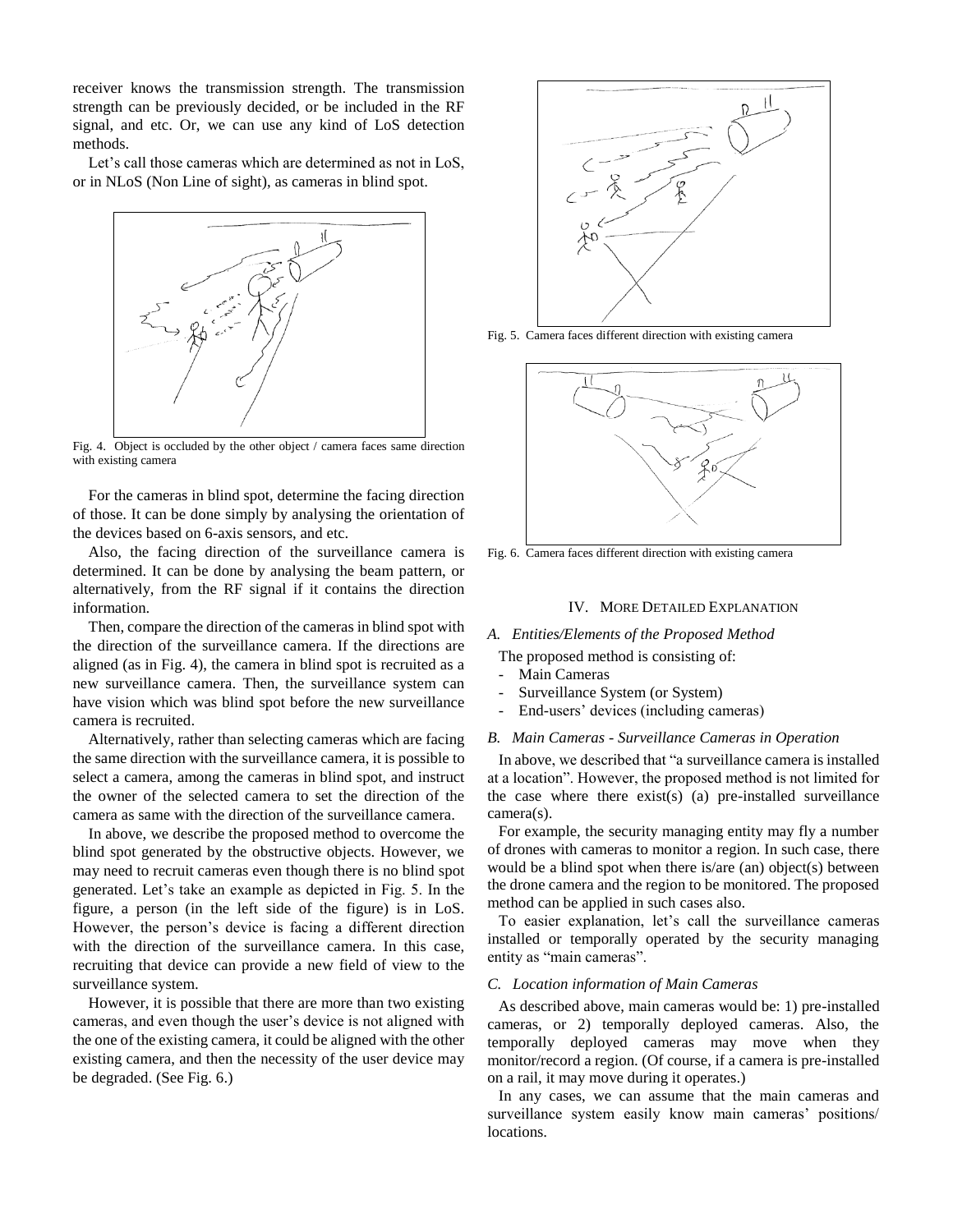The end-users' devices may know the locations of the pre-installed main cameras, as the locations are stored in DB of the System, and the devices pre-download the locations from the System. However, the devices may not know the locations of the temporally deployed main cameras in some cases.

# *D. How It Works*

*1) User's Opt-in the Service*

As the proposed method requires end-users' voluntary participation to provide the video images, the end-user needs to opts in the service. The user may receive benefits in return.

Also, a government may set a rule to use/wiretap the end-user's device in case of national disaster.

*2) User device pre-loads the location information*

As described earlier, the locations of main cameras may be known beforehand. In this case, the user device may pre-load the information. It is possible that the device may download the info on the specific region when the device approaches/enters that region, to manage its storage more efficiently.

However, the user device may not have entire information of the main cameras' locations beforehand. (e.g., moving temporal main cameras)

*3) Main camera emits RF signal*

A main camera emits RF signal in direction of its field of view while it records/monitors a region.

The RF signal may contain information which would be helpful for an end-user's device to detect whether it is in LoS of the main camera or not.

For example, the information may contain: location of the main camera, facing direction of the main camera, field of view of the main camera, strength of the RF signal, and etc.

If location info of the main camera is included in the RF signal, the user device can know the main camera's location in real-time even though the main camera is moving one.

# *4) User device determines LoS*

User device receives the RF signal from the main camera, and determine whether it is in LoS or not based on the received RF signal.

To determine LoS, the information contained in the RF signal may be used.

It may report its LoS/NLoS to the System.

When reporting, it may further report its (or user's) ID, its device info (camera type, resolution, etc.), its location (including height/elevation), its (or user's) context information, remaining battery, communication capacity and etc.

Here, context information may include: what the user is doing with the device, how long the user may be in the region, which direction the user is from/is moving to and etc.

*5) How to select the device / input video*

Let's call a device which is selected / recruited and used as a surveillance camera as "Sub Camera".

Different operation modes are possible:

a) Every device which is in NLoS becomes sub cameras.

b) User (or device) in NLoS devices determine whether to become sub cameras or not.

c) System determines which devices in NLoS become sub cameras based on the reports from the devices, and giving instructions to the devices to become sub cameras.

In a) and b) cases, the System may discard some input from some sub cameras, and may release them, or instruct them to operate in different way (e.g., change direction, etc.), based on the image/video inputs from the sub cameras.

In b), user device may consider its ability/capacity/context for the determination. E.g., if its dynamic range control in night is very poor, it may not become a sub camera. Also, if the user needs to leave the place, it may not become. If its communication capacity is poor (e.g., the user uses AT&T, and the cellular capacity of AT&T in that region is far below than the other operators), it may not become. If its position is far from the obstacle, and may not provide a large FOV, it may not become.

Also, in b), user device may communicate nearby devices which previously opted-in via device-to-device, machine-to-machine, near field communication protocols, and determines which ones become sub cameras. For example, if three devices are in proximity of each other, we may need only one device to become a sub camera. In this case, three devices may communicate with each other to exchange the information, and then decide who will be the sub camera. The information to be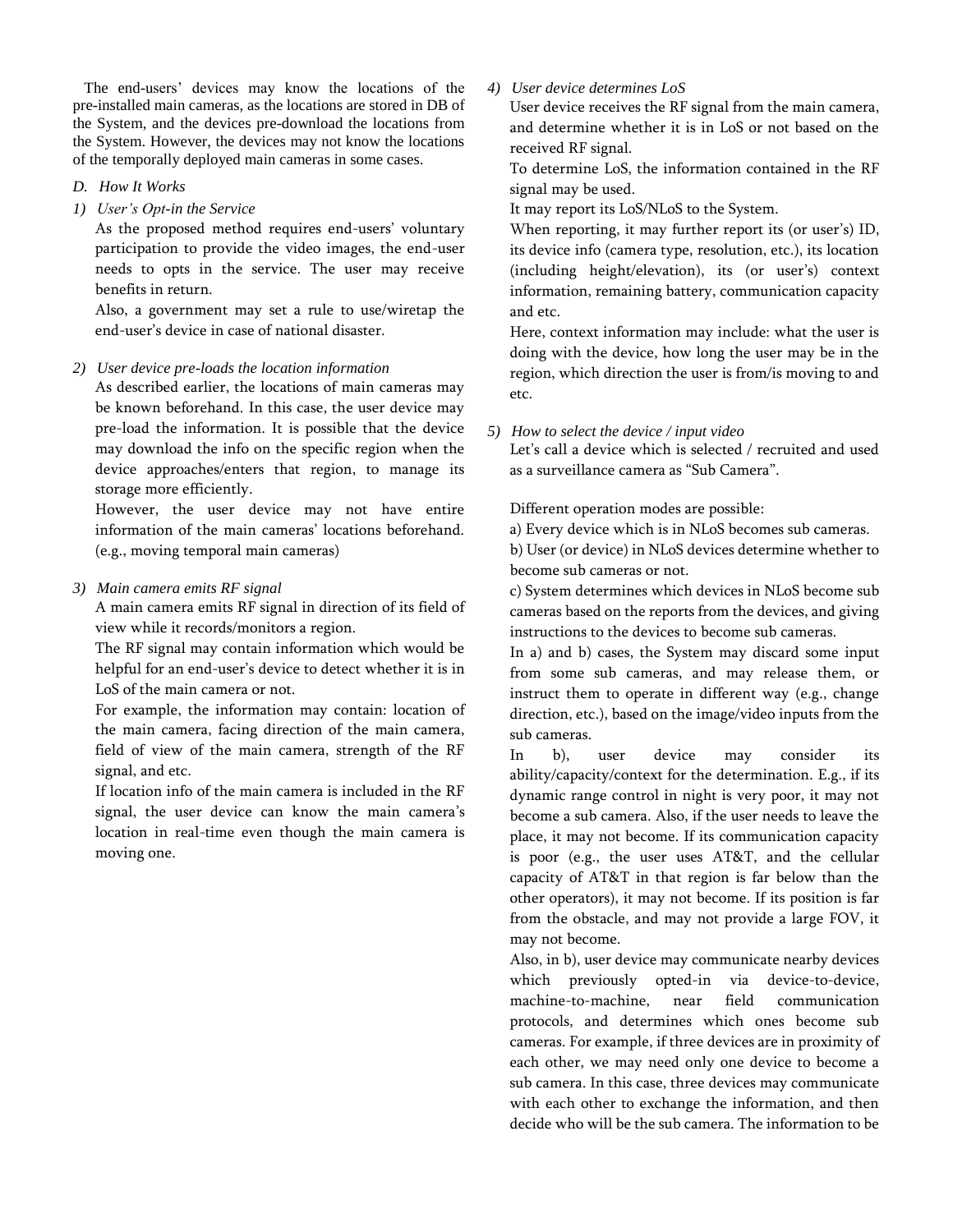exchanged may be similar the information to be reported to the system as in c).

In c), the system may consider the devices' ability/capacity/context and also the track records of the user/device to select sub cameras. For example, the system may perform user profiling, so may know which user provides better image/video in terms of reducing blind spot. For example, User A and User B are in blind spot together, and assume all the other conditions (location, ability, capacity, context, etc.) are very similar. User A's profile says that image/video quality is highest, but often strays from the required spot, and User B's profile says that image/video quality is just ok, but always points out the required spot. In this case, the System may select User B, rather than User A.

There would be many aspects on user profiling, including concentration level on blind spot, responsive to control instruction, consistency and etc.

# *6) How to work as a sub camera*

Once a device starts to work as a sub camera, it should contain the scene which is not available to the main camera.

In one embodiment, the device may already know where the main cameras are, and can determine which direction it should face, based on the location of the main cameras and location of itself.

Also, the RF signal from the main camera may contain the location information/direction information of the main camera, and the device can determine which direction it should face.

Once the device knows in which direction it should face, it may give instruction to the user, as beeping or vibrating the device. For example, it may sound "to left" "higher", or when the facing direction is changing, beeping or vibrating to give alarms to the user.

Also, once the main camera has a blind spot, it or the system may find out where is the blind spot, they may generate the desired image of the blind spot. One way of generation is to crop where the blind spot is from the previous image, in which the blind spot doesn't exist. For example, Figure 7 (a) shows a case there is no blind spot, and 7 (b) shows a Bus generates a blind spot to a tree, a post box and a signal light. In such case, the system generates an image as Figure 7 (c), and provides the image to the device. Then the device may overlay the image on the camera input so the user can easily face the spot. In one embodiment, the RF signal may contain this image, or the main camera or the system may transmit to the device in NLoS via any communication method.



Fig. 7. Generate a guide image